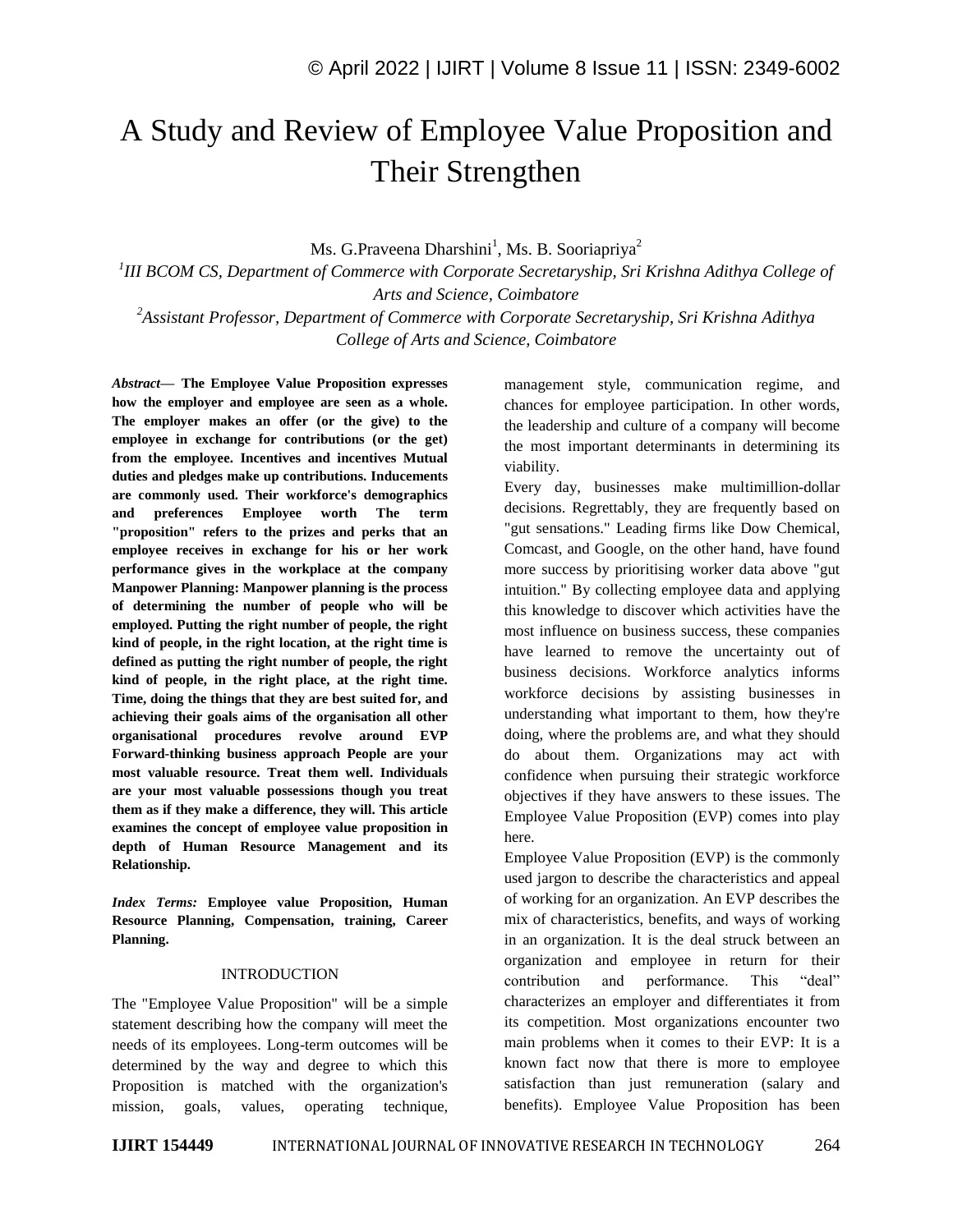proven crucial to attracting, hiring and retaining the best talent in the industry. They struggle to differentiate themselves from their competition. Differentiation is crucial if an organization is to stand out from the "sea of sameness" that characterizes some sectors and make their organization great. The brand might be appealing but it does not accurately reflect the reality. Reality lies in Employee satisfaction and that comes from Employee value proposition.

Every day, businesses make multimillion-dollar decisions. Regrettably, they are frequently based on "gut sensations." Leading firms like Dow Chemical, Comcast, and Google, on the other hand, have found more success by prioritising worker data above "gut intuition." By collecting employee data and applying this knowledge to discover which activities have the most influence on business success, these companies have learned to remove the uncertainty out of business decisions. Workforce analytics informs workforce decisions by assisting businesses in understanding what important to them, how they're doing, where the problems are, and what they should do about them. Organizations may act with confidence when pursuing their strategic workforce objectives if they have answers to these issues. The Employee Value Proposition (EVP) comes into play here.

# WHY IS IT IMPORTANT TO HAVE AN EMPLOYEE VALUE PROPOSITION?

An effective EVP can be extremely beneficial to a company. According to studies from the Corporate Leadership Council, a well-thought-out and implemented EVP can: Increase new recruit commitment by up to 29% Compensation premiums for new hires might be reduced by up to 50%. Increase the possibility that employees will act as advocates from 24% to 47% on average.

Furthermore, an effective EVP enables firms to source more deeply into the labour market, allowing them to access passive applicants. This is critical for companies looking to hire the best people in an increasingly competitive labour market.

## EMPLOYEE VALUE PROPOSITION BENEFITS

It is necessary to provide a healthy corporate culture, employee engagement, and a better HR strategy that is beneficial to employees in order to create a better EVP. Employees and the company Better EVP is made possible by a brand with a positive internal culture and a favorable HR strategy. Recruitment has an impact on the employee value proposition. By choosing the right person for the right job at the right time. I.e. manpower planning, employee contribution and performance are all improved if the employer is required to do so. Assists you in attracting and retaining talent. Assists you in appealing to a variety of markets and difficult-to-hire talent groupings.

- Assists you in prioritizing your HR agenda.
- Builds a strong personal brand
- Employee Commitment is Outstanding
- Assists you in re-engaging a disgruntled staff.
- Reduce the cost of new hires.

# WHY SHOULD YOU CONCENTRATE ON THE EMPLOYEE VALUE PROPOSITION?

The problem for any organisation is to locate good people - people who have the necessary skills, expertise, and experience. Experience, competencies, and values that are a good fit for the organization's roles. The individual faces a unique challenge: they look around, consider their specific circumstances, and weigh possibilities, and so on. You then decide whether to take up or keep positions based on the best value for money available.

This is the case. Employee Value Proposition (EVP) is a combination of compensation and benefits, as well as work policies and procedures. It highlights why an employee's overall work experience is improved in exchange for their work than at any other company, and as a result, it could be crucial in attracting and retaining top talent.

## DEVELOPING EMPLOYEE VALUE PROPOSITION AND STRENGTHENING

There are three elements to creating an EVP capable of recruiting talent in today's highly competitive labour market:

1) Choosing the features that will be included in the EVP

2) Raising EVP awareness among candidates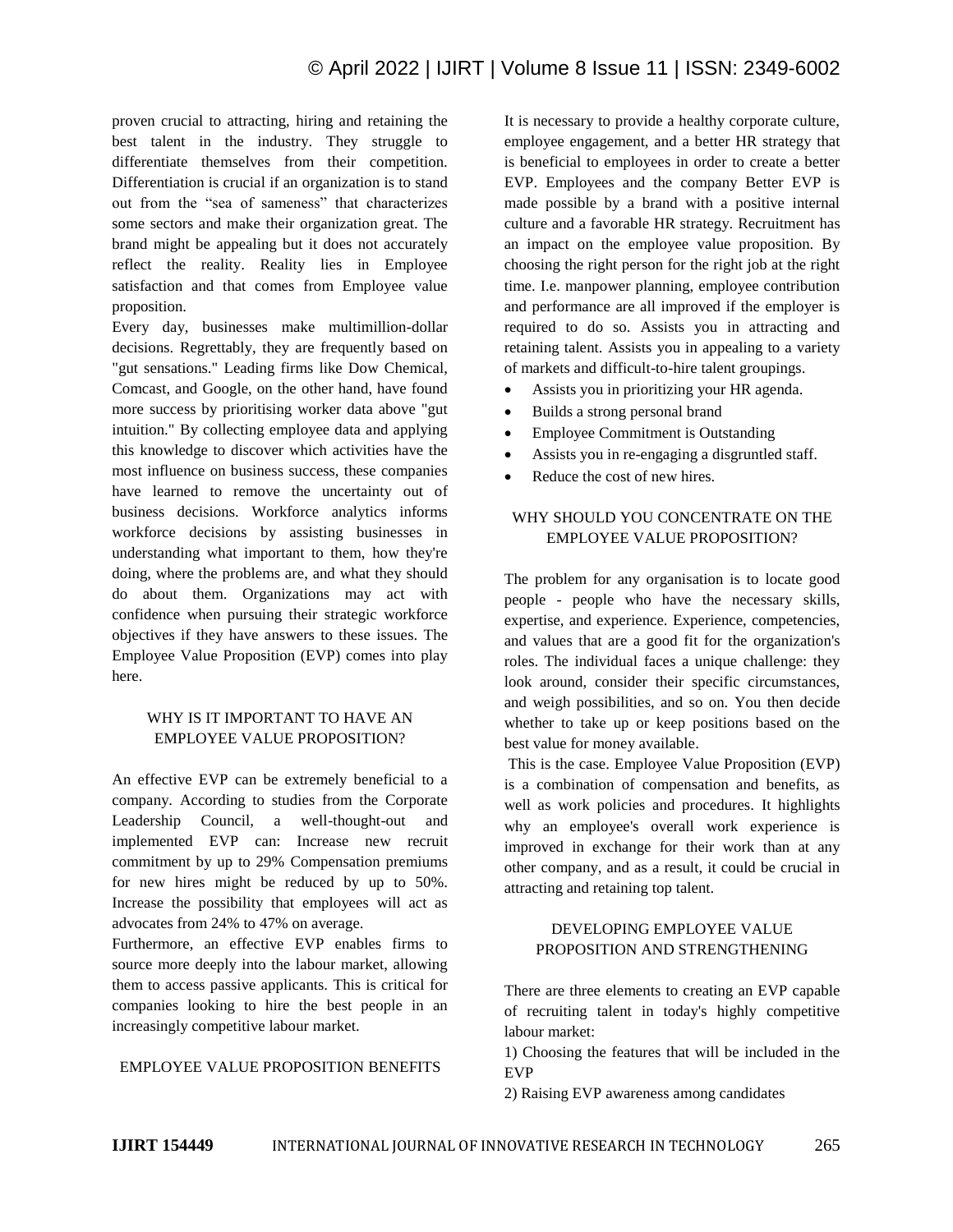3) Changing the way people think about candidates However, the initial step is the most crucial. Selecting the appropriate EVP attributes accounts for 77% of the variation in EVP's attractiveness in the labour market, which aids in the development of a positive employer brand.

## STAGES IN THE DEVELOPMENT AND PRODUCTION OF AN EVP

When properly used and communicated, an EVP may be a strong managerial tool. High-performing firms are more likely to have a structured EVP, as shown in the graph, and because an EVP helps identify, engage, and retain essential workforce groups, it is likely to have contributed to their success. Employee happiness can be dramatically impacted when firms properly communicate their competitive overall rewards programmers through an EVP, improving engagement and minimizing investment on larger prizes. Furthermore, an EVP aids in the alignment of the workforce with the organization's productivity goals and brand promise. Employees are a company's public face. They are more likely to deliver the brand promise if they are engaged and dedicated to the organisation. More include customer service, innovation, and others. Consumers are more favourable to companies who stick to their brand promises, and they have better levels of trust and profitability than those that break their commitments. The same can be said for a firm's relocation package.

Recruiting top candidates may require ensuring that relocation benefit plans are competitive and consistent with the brand promise.

Updated relocation rules that include the brand, the best interests of employees, and the economy can also assist keep transferred employees motivated and productive during their transitions.

"People's experiences account for 70% of a customer's brand perception." An EVP can help set the expectations of prospective hires and transferees, in addition to engaging current staff. When shared during recruiting, interviews, and relocation candidate assessments, the EVP can assist people figure out if the employment prospects and company are a good fit for their requirements and personality. As a result, by reducing the risk of poor hiring or job transfer decisions, this method can help firms save money and minimize inefficiencies.

Companies that express a specific EVP throughout the hiring process and then fail to deliver can suffer unfavorable consequences, since this failure can result in a 25% drop in new hire commitment in the first year of work.

An attorney's traditional focus while an organization's marketing activities have traditionally focused on its consumers and clients, the concept of EVP forces such efforts to be employee-centric. As a result, if an EVP is to be a primary driver of talent acquisition, engagement, and retention, it must be "original, relevant, and compelling." EVP has been described by some scholars (Barrow and Mosley, 2005) as the Employer Brand Proposition that an organization's employer brand marketing and management operations are built on. The greatest benefit of employing EVP, according to a recent University of Canberra paper (2009) on EVP, is its capacity to assist the organisation in "attracting, keeping, and engaging quality employees."

For organizations that operate in many countries, the EVP will need to evolve beyond a one-size-fits-all approach.

A good EVP includes features that appeal to employees from many cultures, age groups, and job types. The most successful EVPs are created by merging the demands of important workforce segments to create a global brand, which is then communicated via the most appropriate channel for each segment.

# **CONCLUSION**

Recruiting and retaining employees has become more difficult in today's economy. People now have more information and services than ever before to assist them in finding new careers. Employees may consider leaving their existing employers after being subjected to cost-cutting measures and layoffs, especially if a new opportunity offers greater employment stability, higher pay earnings, and a better work-life balance. Companies will need an appealing Employee Value Proposition for employees to retain the finest and brightest staff. Although the EVP concept has been around for decades, many businesses have yet to recognise the value of having a good EVP. This can be a costly mistake, especially given the high demand for talent across a wide range of businesses as well as